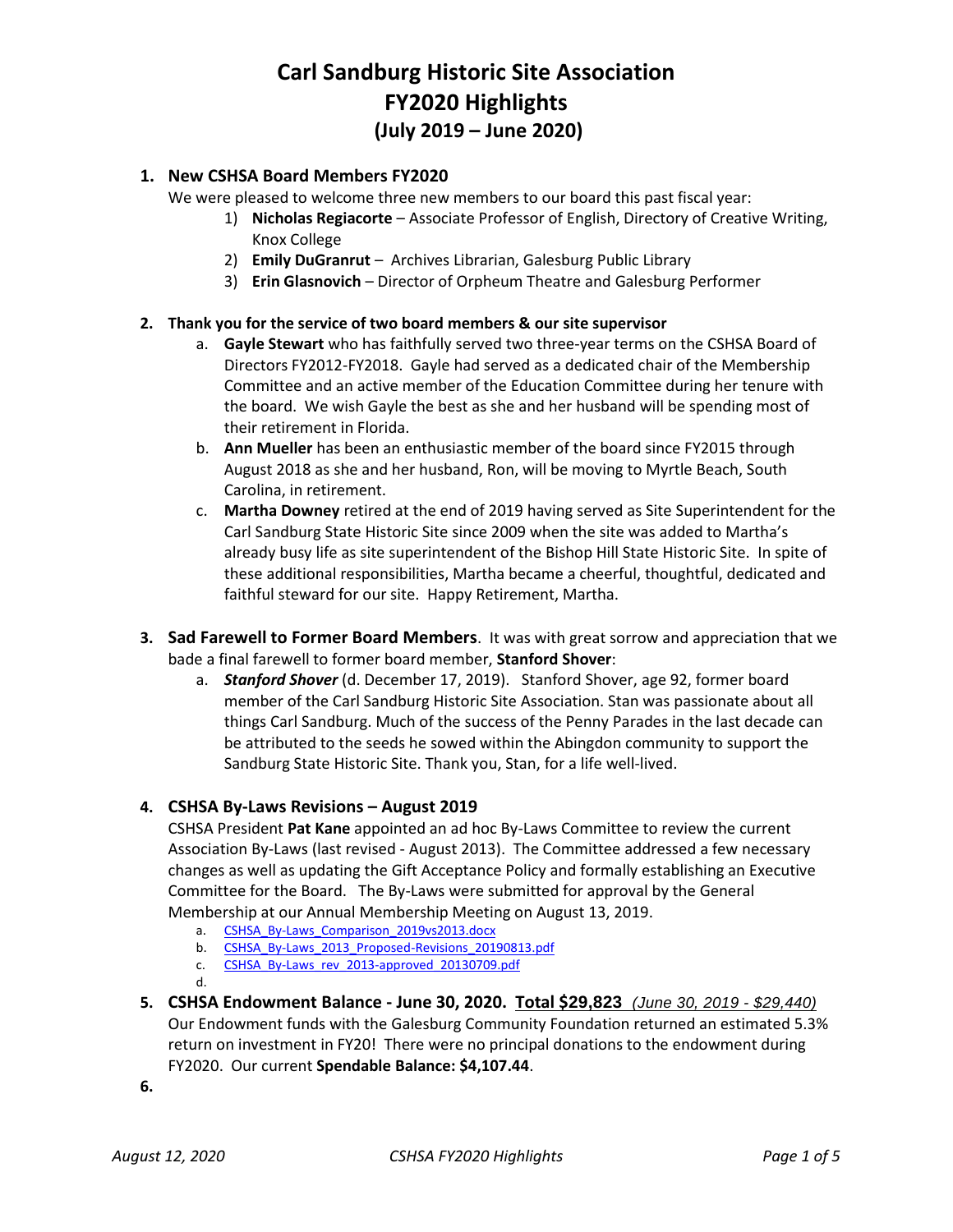**7. Galesburg Community Foundation Grant FY2020 – Mark & Celia Godsil Family Fund**

Thanks to the grant presentation of Ann Mueller, Rex Cherrington & Mike Hobbs to the Galesburg Community Foundation, the Association was awarded an additional \$700 to partially subsidize the 2020 Sandburg Songbag Concert Series. The 2020 Sandburg Songbag Concerts are possible thanks to this grant from the **Mark & Celia Godsil Family Fund**, a Donor Advised Fund of Galesburg Community Foundation.

#### **8. Other Grant Applications Submitted**

- a. **An Illinois Arts Council** grant was successful in underwriting \$320 of the expenses for Chris Vallillo's participation in our Carl Sandburg Educators Workshop originally scheduled for April 2020.
- b. *Choral Dynamics Beneficiary Advertising Partnership Program*. President Pat Kane submitted an application for the CSHSA Board to sell advertising for the upcoming Spring 2020 Choral Dynamics performances. No response received, but the performance was also canceled due to COVID-19.
- **9. Hometown Hundreds – F&M Bank – "Luck of the draw" - \$200 received in FY2020** Thanks to our local F&M Bank's support for local nonprofit organizations through their Hometown Hundreds program, entries for the Carl Sandburg Historic Site Association secured the maximum two \$100 awards in the weekly drawings between late November & November 2020. We are looking forward to submitting our entries when we are next eligible in late November 2019!
- **10. Sandburg Readings Board Retreat - January 14, 2020.** President Pat Kane invited the board to her house for a delightful evening of Sandburg readings by all the board members present. The board invited Barbara Schock and surprised her with a special moment of appreciation upon her incredible 300+ Sandburg Hometown articles posted on our CSHSA website since February 2013. It was a special evening enjoyed by all.

# **11. Sandburg Songbag Concerts: August 2019 – March 2020 . New Time beginning March 2020: Second Sundays 2-4pm.**

All July-Nov 2019 & Mar 2020 Concerts were well-attended with appreciative audiences. And then COVID-19 happened … and all subsequent concerts (April thru June 2020 & beyond) were necessarily cancelled for everyone's health. The Sandburg Songbag Concerts have been coordinated by **Tom Foley** since 2011. Concerts includes Board Member Hosts and Community Readers!

## **a. Fall 2019 & Spring 2020 Concerts**

- i. July 14, 2019 -- David Berntson
- ii. August 11, 2019 Andy Crawford & Harry Tonchev
- iii. September 8, 2019 Barry Cloyd
- iv. October 13, 2019 Sally Weisenburg & Don Berbaum
- v. November 19, 2019 Turlson Hope Scott Trio
- vi. March 8, 2020 -- Hammer & Pick Folk Ensemble

*THE FOLLOWING CONCERTS WERE CANCELLED DUE TO COVID-19 RESTRICTIONS*

- vii. April 5, 2020 Semenya McCord
- viii. May 17, 2020 Briar Road<br>ix. June 14, 2020 Turas
- ix. June 14, 2020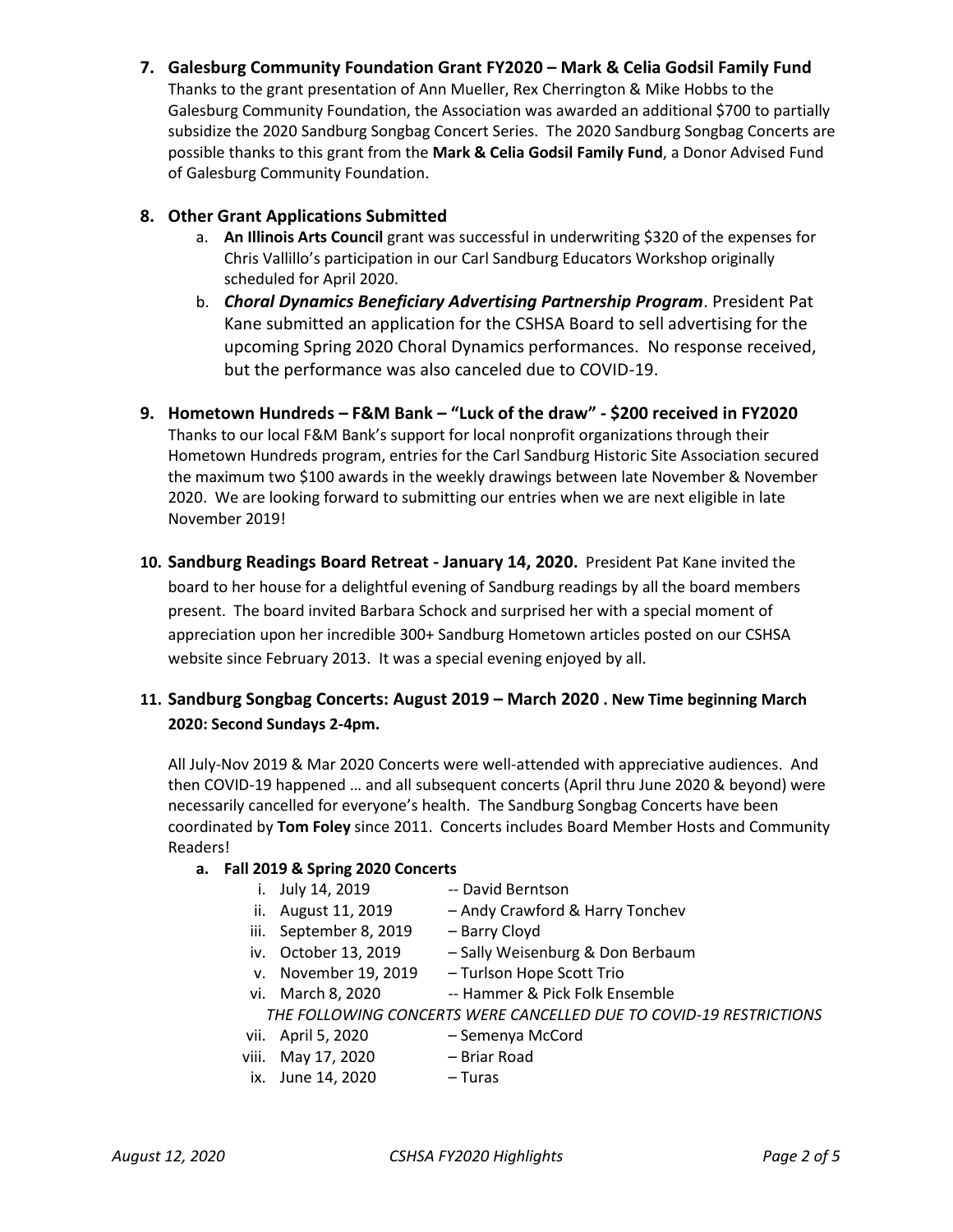- b. The 2019 Sandburg Songbag Concerts are possible thanks to a grant from the **Mark & Celia Godsil Family Fund**, a Donor Advised Fund of Galesburg Community Foundation and the Community Impact Fund at Galesburg Community Foundation.
- c. We also appreciate the generous gift of CSHSA members, **Judy & Ron Greek**, serving as hosts and providing snacks for all our Sandburg Songbag Concerts.
- **12. April 2020 Sandburg Educators Workshop POSTPONED.** Our Education Committee had engaged the assistance of three workshop leaders for this event intended for area educators: Dr. Kevin Roberts, Monmouth College, Dr. Sharon Trotter-Martin, Carl Sandburg College and Illinois musician, Chris Vallillo. All three of our workshop leaders have agreed to provide their services whenever it is reasonable to reschedule the event.

# **13. SCHEDULED EVENTS CANCELED due to COVID-19 limitations**

- **a. April -June 2020 – Second Sunday Sandburg Songbag Concerts**
- b. **April 2020** Fourth grade field trips scheduled with area public schools coordinated by the Education Committee.
- c. **April 30, 2020 – Annual Penny Parade** with students representing area public schools scheduled for April 25, 2020 A tradition started in 1961, the annual Penny Parade sponsored by the Association within the area public schools.
- d. **April 24-26, 2020 -- Sandburg Days Festival 2020.** Coordinated by the Sandburg Festival Committee, chaired by Tom Foley.
- e. **May 2020 –** Garden Cleanup sponsored by the Knox County Master Gardeners.

## **14. Museum Store Sales FY2020**

- a. After the reduced hours and subsequent closure between July and October 2019, we were encouraged by a return to normalcy for our Museum Store sales. And then COVID-19 happened closing access to the Visitors Center from mid-March through the end of the fiscal year, June 30, 2020.
- b. In spite of the closure the FY2020 Museum Store sales actually surpassed the FY2019 sales, albeit ever-so-slightly. FY2020 Sales: \$2,520 vs FY2019 Sales: \$2,251.
- c. Over 60 out-of-print books were ordered and placed on sale in the Museum Store during the Spring 2020.

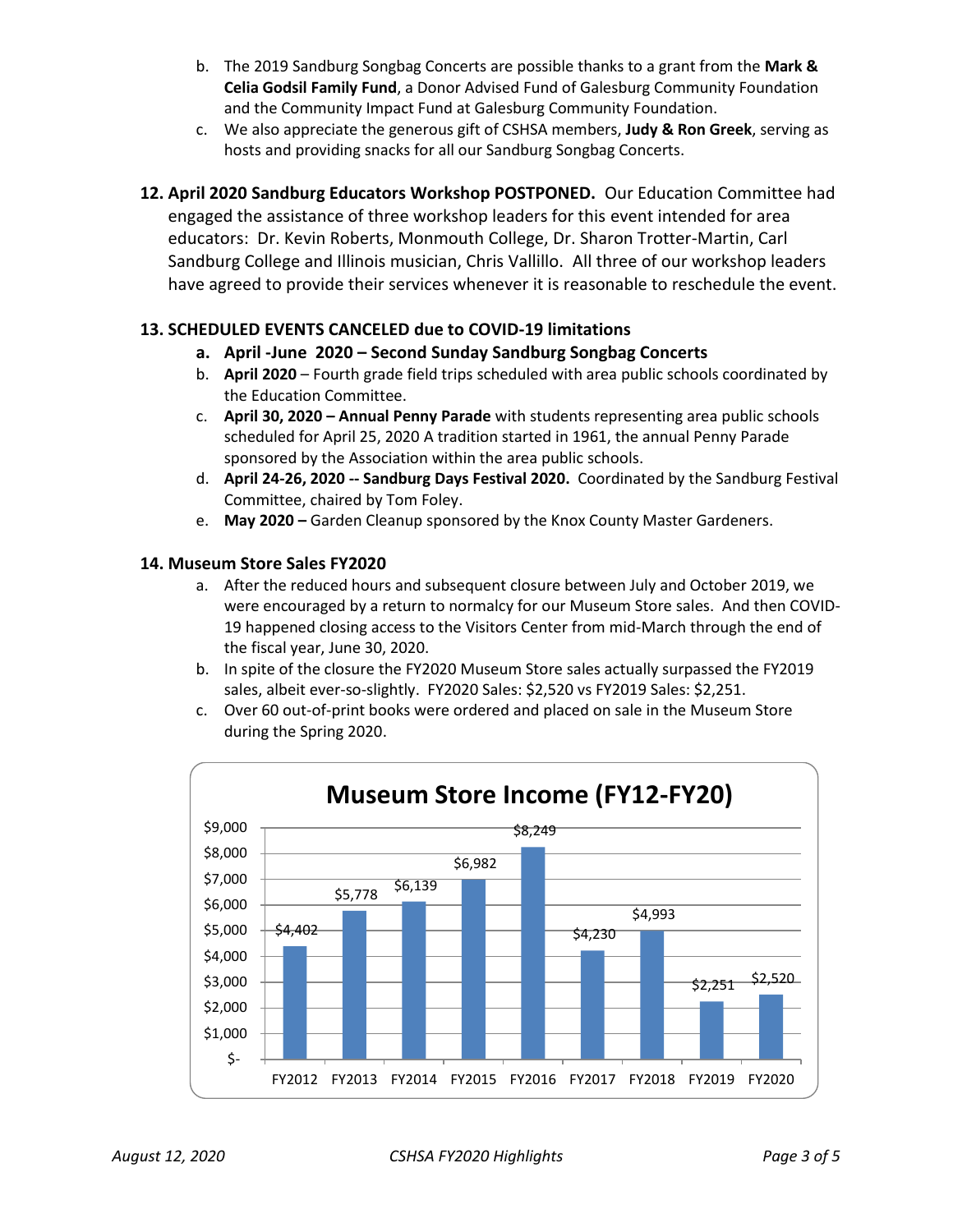**15. Inklings & Idlings** – Editor **J. Michael Hobbs** published four more excellent quarterly newsletters with a wide variety of contributors. Thank you, Mike, for the time and energy spent to recruit authors for consistently wonderful and interesting articles. We are proud of the quality newsletter you produce for the Association.

## **16. Maintenance & Repair by Board volunteers**

- a. **Outdoor Lighting bids** are being solicited from area contractors to add permanent lighting to the area between the Visitors Center and the Barn. After numerous contacts by Bryan Engelbrect this Spring we have now received three bids.
- b. **Site repairs by IDNR staff** have been requested and some of these recently been scheduled. Repairs scheduled include the replacement of the Birthplace Cottage porch and steps.
- **17. Memorial Bench** to be located near the Sandburg statue in the Public Square will donated by the family of CSHSA board member & former Illinois legislator, Don Moffitt.
- **18. Two Area State Legislators visit with Board**. The Board had the pleasure of hosting two of our area legislators this past year for visits with our board which provided us an opportunity to advocate for an increased level of state support the Carl Sandburg State Historic Site. State legislator, Dan Swanson, & state senator, Norene Hammond, spent an evening with the board.

## **19. Semi-annual Fall & Spring Garden Clean-up** – October 2, 2019.

Led by the **Knox County Master Gardeners**. CSHSA members participated in the cleanup activities along with a number of wonderful volunteers! The Spring 2020 event was canceled due to the COVID-19 restrictions.

#### **20. CSHSA Memberships FY2020**

**Memberships 2020 Received** – (through July 7, 2020) **86 memberships & \$4,420 in dues received in 2020 are both membership highs.** Thanks to all of our continuing and new members for their ongoing financial support. [Note: Our total memberships and membership statistics run on a calendar year (Jan-Dec) basis.

| <b>CSHSA MEMBERSHIPS (as of 7-July-2020)</b>                                                                                         |    |              |                |         |         |         |             |
|--------------------------------------------------------------------------------------------------------------------------------------|----|--------------|----------------|---------|---------|---------|-------------|
| Total \$\$                                                                                                                           |    |              | \$2,790        | \$3,150 | \$3,665 | \$3,930 | \$<br>4,420 |
| <b>CSHSA Memberships</b>                                                                                                             |    |              | 2016           | 2017    | 2018    | 2019    | 2020        |
|                                                                                                                                      |    | <b>TOTAL</b> | 70             | 68      | 83      | 75      | 86          |
| Gift                                                                                                                                 | \$ | 10           |                |         | 9       | 0       | 0           |
| <b>Senior</b>                                                                                                                        | \$ | 10           | 21             | 24      | 29      | 24      | 29          |
| <b>Individual</b>                                                                                                                    | \$ | 20           | 20             | 16      | 17      | 18      | 21          |
| <b>Family</b>                                                                                                                        | \$ | 40           | 17             | 13      | 9       | 12      | 10          |
| <b>Donor</b>                                                                                                                         | \$ | 100          | 10             | 12      | 15      | 16      | 20          |
| <b>Sponsor</b>                                                                                                                       | \$ | 250          | $\overline{2}$ | 3       | 4       | 3       | 5           |
| Patron                                                                                                                               | \$ | 500          |                |         |         | 1       | $1*$        |
| <b>Benefactor</b>                                                                                                                    | \$ | 1,000        |                |         |         | $1*$    |             |
| *Mark & Celia Godsil Family Fund Songbag grant funds not included in Membership Dues<br>received, yet included as Patron Membership. |    |              |                |         |         |         |             |